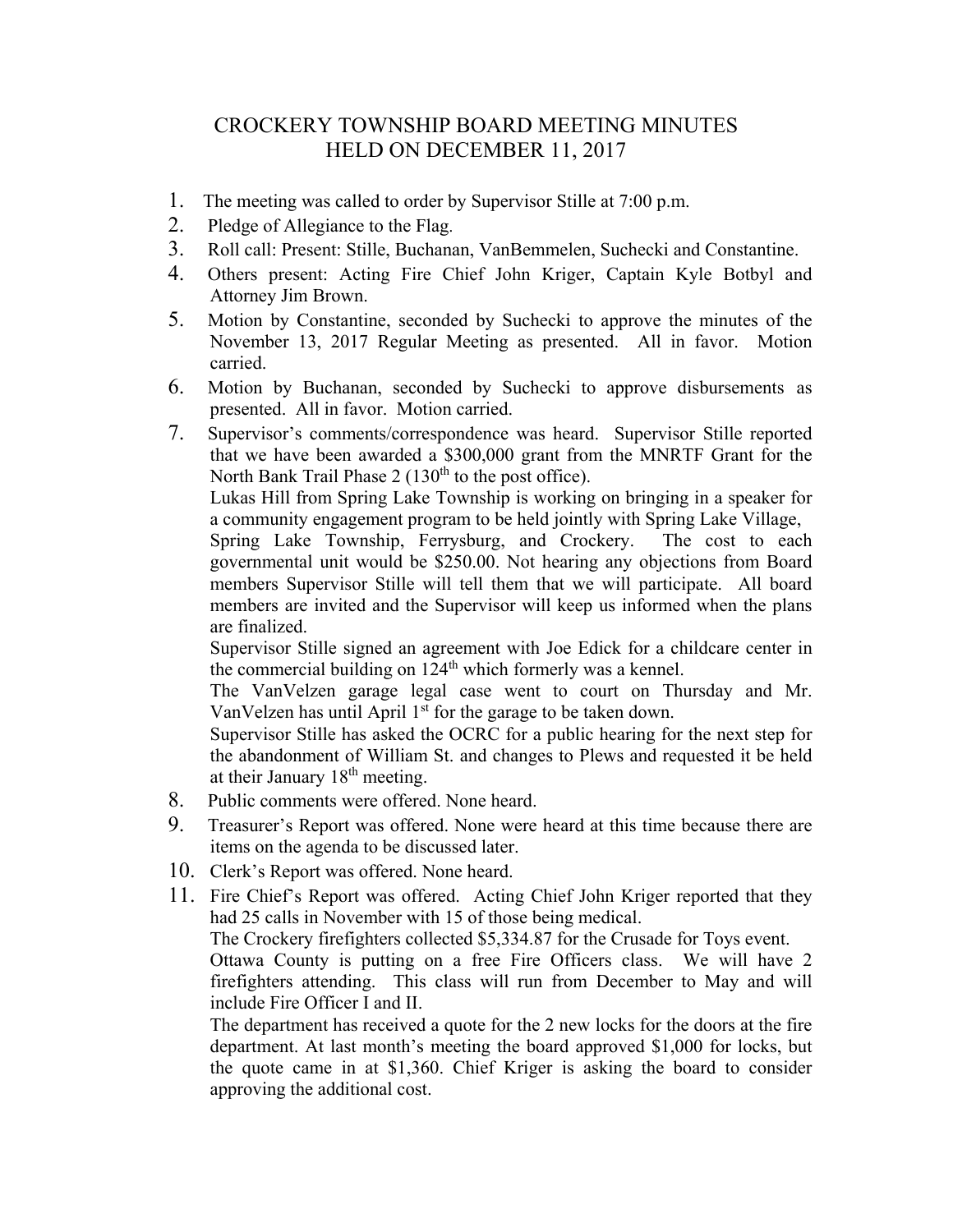Westshore Fire Services has sent notice that the outdoor warning siren system is due for servicing. There are 4 sirens and the cost is \$100 per siren. He will be scheduling this service.

Firefighter John Clyne has requested a leave of absence and Alex Baxter has submitted a letter of resignation.

- 12. Motion by Constantine, seconded by Buchanan to amend the motion from the November meeting to increase the expenditure for new door locks for the fire station from \$1,000 to \$1,360 installed. All in favor. Motion carried.
- 13. Motion by Constantine, seconded by Buchanan to approve a six month leave of absence for firefighter John Clyne starting December 1<sup>st</sup>. All in favor. Motion carried.
- 14. Motion by VanBemmelen, seconded by Constantine to accept the resignation of Alex Baxter from the fire department effective immediately. All in favor. Motion carried.
- 15. Discussion was held on creating a Fire Marshal position within the fire department.
- 16. Motion by Buchanan, seconded by Suchecki to approve the hiring of Jeff Kriger to the position of Assistant Chief/Fire Marshal with the Crockery Township Fire Department with the condition that he must successfully pass a physical and the physical agility test. Since he is currently a firefighter with Grand Haven Township we will accept a current physical from them. Yes–4, No-1, motion carried.
- 17. Motion by Constantine, seconded by Buchanan to set the rate of pay for the Assistant Chief/Fire Marshal at \$16.00 per hour. This is a part-time position. All in favor. Motion carried.
- 18. Motion by Constantine, seconded by Suchecki to approve the Treasurer to add a budget line item of \$5,000 for the position of Assistant Chief/Fire Marshal. All in favor. Motion carried.
- 19. Board Member Committee reports were offered. None were heard at this time.
- 20. Motion by Constantine, seconded by Buchanan to approve the recommendation from the Building and Facilities Committee for the rental fee increases. All in favor. Motion carried.
- 21. Motion by Buchanan, seconded by VanBemmelen to approve a \$3,600 contribution to SLARA, the Spring Lake Area Recreation Association. All in favor. Motion carried.
- 22. Discussion was held regarding the Medical Marijuana Ordinance.
- 23. Motion by Suchecki, seconded by VanBemmelen to adopt Ordinance 2017-14, An Ordinance To Amend Township Ordinance No. 2017-3, The Township Medical Marijuana Facilities Ordinance. All in favor. Motion carried.
- 24. Motion by Suchecki, seconded by VanBemmelen to adopt Resolution 2017-40, Resolution To Establish Township Fees For Permitted Medical Marijuana Facilities. All in favor. Motion carried.
- 25. Motion by Constantine, seconded by VanBemmelen to sell the lawn mower back to George Hofacker for \$3,500. All in favor. Motion carried.